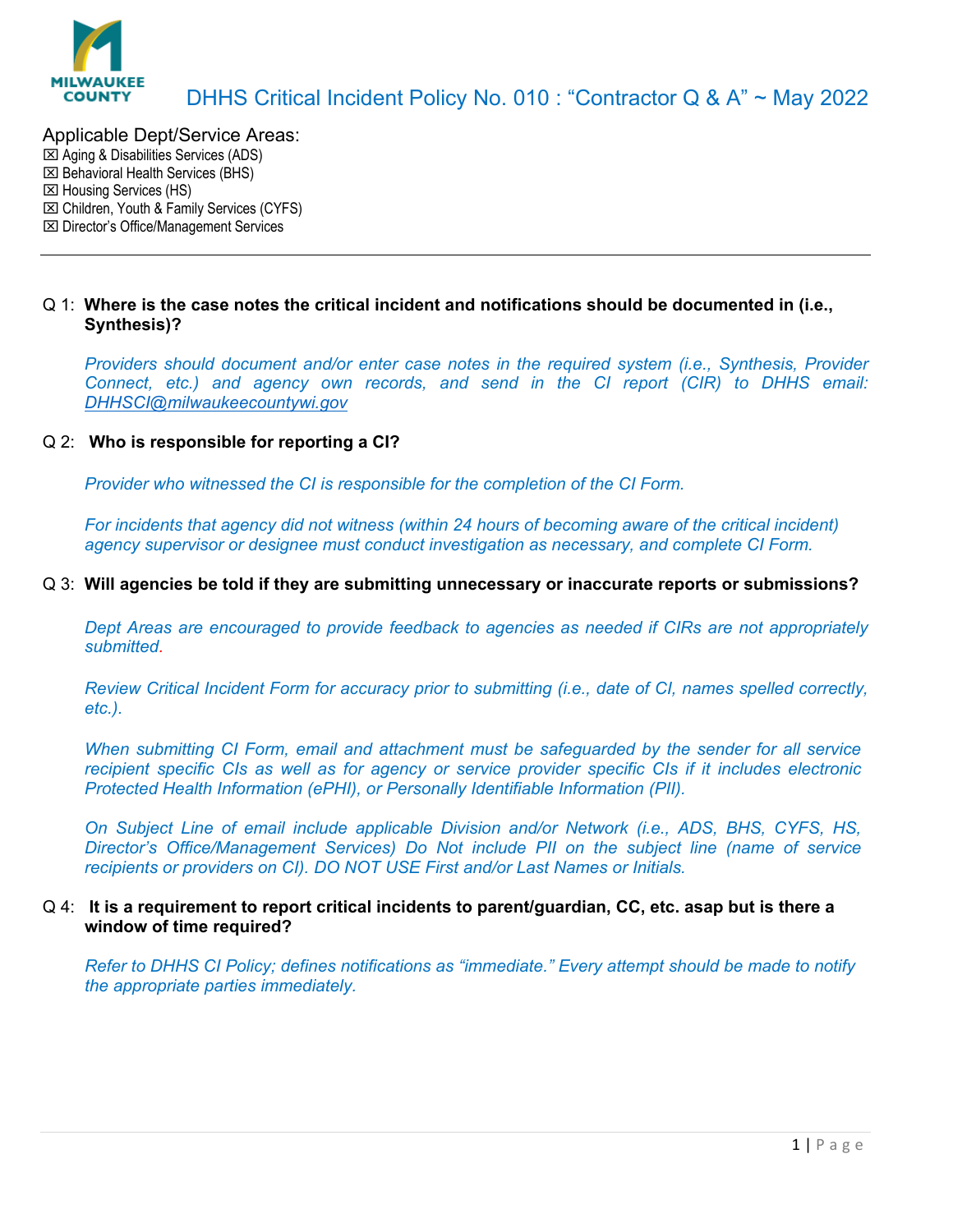Q 5: **How would you report a CI that's happening in real time such as elopement, police contact or would you follow what is written as policy for CI reports?**

Agency has the responsibility to address all immediate health and safety needs. CIs are to be reported to DHHS within 24 hours of becoming aware of or witnessing the incident.

*Complete all required and appropriate actions per DHHS CI Policy as well as any other Dept Area Policies.*

*If an agency needs to reach a Department Service Area during the incident, please contact our staff or a supervisor immediately.*

Q 6: **When an incident occurs, are providers to send reports to, DHHS within 24 hours, and DCF within 72 hours? I understand Wraparound has their own synthesis portal for reporting**.

*Each entity has their own reporting requirements.* CIs are to be reported to DHHS within 24 hours of becoming aware of or witnessing the incident.

Q 7: **We have kids placed with us funded by Wraparound Milwaukee and some kids funded by DMCPS. On occasion we have kids funded through DYFS. Are we to email Critical Incident reports to DHHS for both the kids funded by DMCPS and DYFS?**

*CIs for youth receiving services/funded by CYFS (aka DYFS) are to be submitted to DHHS.*

*If youth is not funded by MC, please do not submit the CI to DHHS.* 

**And for the Wraparound Milwaukee funded kids we use Synthesis to submit CI reports?**

*Yes, please continue to follow this policy requirement.*

Q 8: **This critical incident report policy requires the DHHS form be completed. Programs have other forms dictated by agencies that are completed and for different incidents since all of the funders and licensors define critical incidents differently and have differing reasons. Is there a way to streamline these processes for state licensed programs? Many of the items listed as critical incidents do not qualify to be reportable to the state who licenses the program.**

*DHHS Reporting has separate reporting requirements from State reporting (i.e., DCF Serious CIR, etc.). DHHS CI Policy includes the required CI events or situations (incidents) that DHHS requires to be reported.*

Q 9: **Clarify that we not only need to report on incidents that occur directly with staff, but also incidents that are reported to us by a parent or guardian**?

**Is a critical incident that occurs ONLY when we're there?**

**The incident must take place while the child is receiving ongoing services (i.e. incidents that take place prior to intake do not need to be reported) is that correct?**

*CI Report incidents to be submitted via DHHS CI Form: incident that occurs in DHHS funded site/facility or at any location related to services unless otherwise defined by policy: i.e., Protective Services Contact.*

*Follow all mandating reporting requirements, CPS/APS, law enforcement, etc.*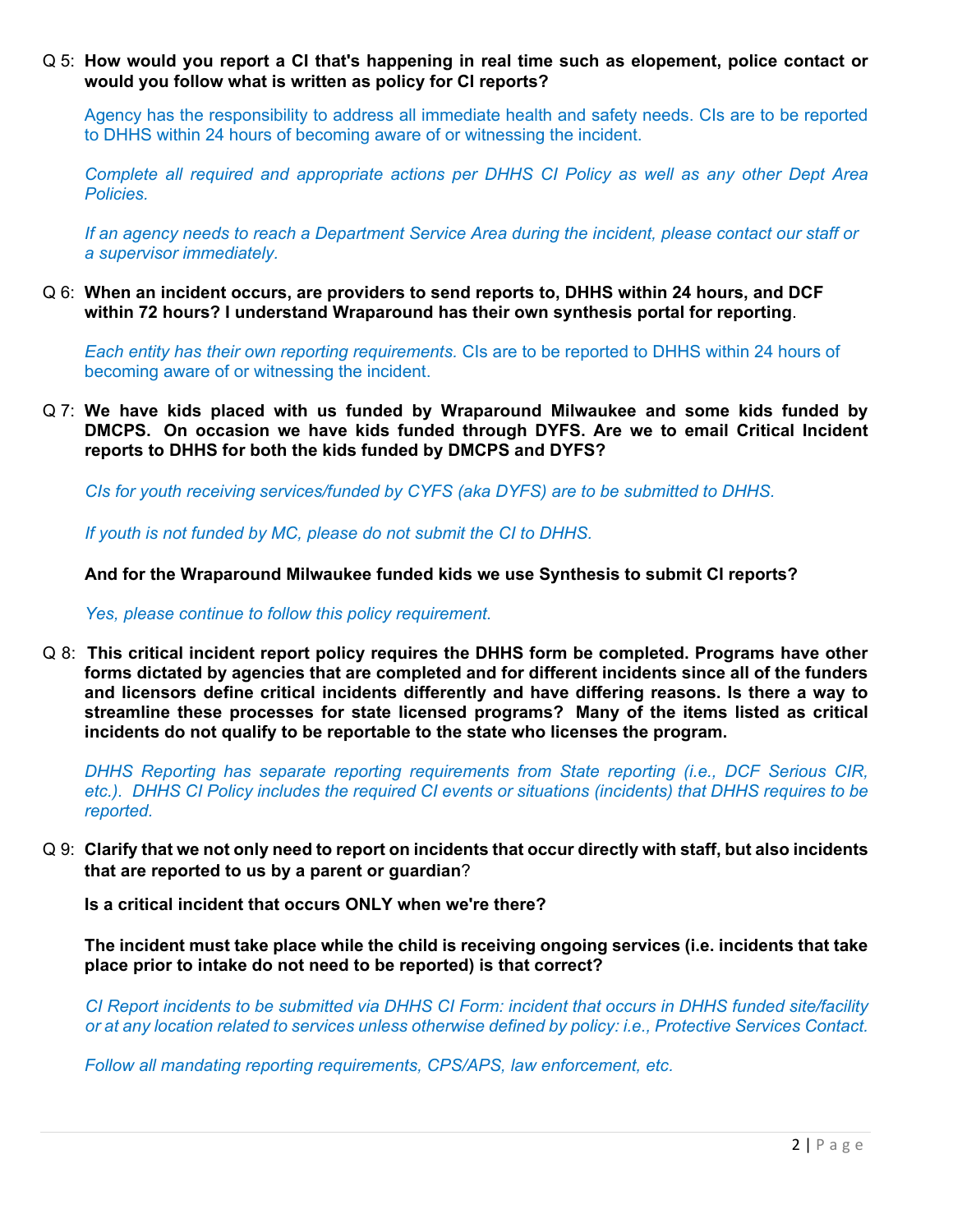# Q 10: **Are the families aware that we are making and reporting on a critical incident? A family may not want us to make the report, what do we do?**

*Each program is required to document service(s) in the appropriate case management and/or medical record or other reporting requirements for each service recipient. Parent/guardian should be aware upon enrollment into programming that services are documented.*

#### Q 11: **How far in the past should incidents be considered for reporting?**

*DHHS CI Policy No. 010 is effective as of 12/20/21 and agencies are held to reporting all CIs as of the effect date of the policy.*

# Q 12: **What if the incident reported by parent involves a different child than the one you are providing services to?**

*DHHS CI Form reporting is specific to the enrolled Service Recipient.*

*"Critical Incidents" - defined as any actual or alleged event or situation that jeopardize the health or safety of Service Recipients or of staff.*

*Refer to DHHS CI Policy definition; "Service Recipient" - Person or persons identified in a service authorization or service plan as the recipient of Covered Services provided by the Direct Service Provider.*

Q 13: **Would service recipient include child and parents (so if the parent reports domestic violence would that be considered a CI?)**

**What if law enforcement was not involved and DV was expressed by parent?**

*Service Recipient is the enrolled recipient of service; DHHS CI Form is not used to report on non-enrolled individuals (other family members, etc.)*

*Follow all mandating reporting requirements, CPS/APS, law enforcement, etc.* 

### Q 14: **Besides logging and tracking data, do you use the information for anything else?**

*From a client perspective, CIs are utilized to assist to develop appropriate safety plans in attempts to prevent and/or reduce the risk of future incidents.*

*Allows the Dept to provide a quicker response upon requests for information, provides important data for funding sources and stakeholders, helps to improve/impact racial and health equity outcomes; if we can reduce the number of CIs by conducting root cause analysis for those areas in which we see inordinate or unusual numbers of CIs. Also allows DHHS to improve procedures and shows us where more resources may be needed, etc.*

### Q 15: **Auto accident – this appears to involve when staff are driving in general for work purposes, not if a youth is involved, can you clarify the request with this?**

*Refer to DHHS CI Policy definition; "Auto Accident" - service provider involved in an auto accident with client in the vehicle at the time of the accident.* 

#### Q 16: **Medication error – is this for every medication error?**

*Refer to DHHS CI Policy definition; "Medication Error" - a medication administration error with significant consequence e.g., need for consultation with a doctor, ER visit, etc.*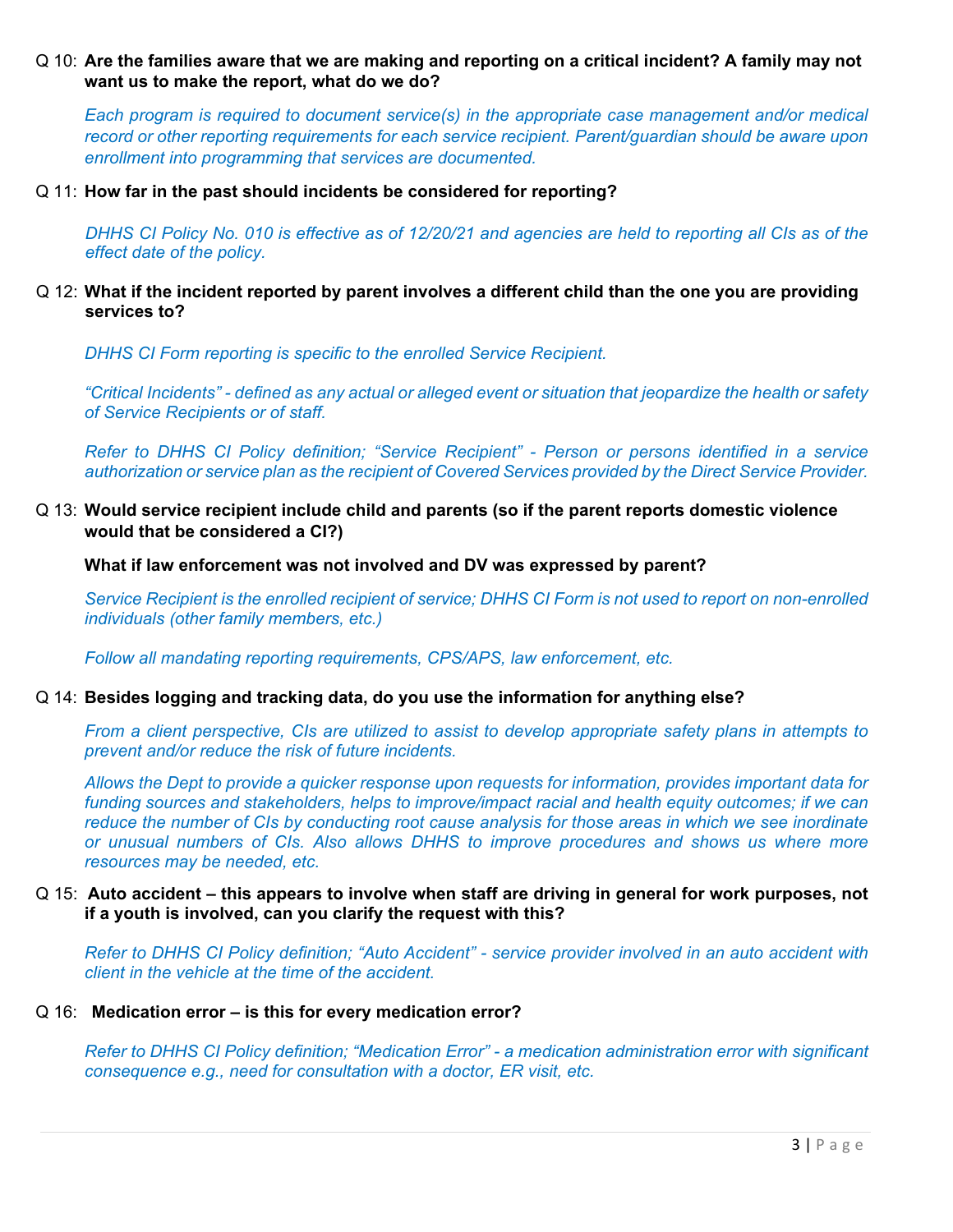# Q 17: **If a participant fell and was provided and ice pack do we complete this form as well? If so, what box would we check?"**

*A minor injury not requiring medical attention is not a critical incident per DHHS Policy. Refer to DHHS CI Policy definition; "Physical injury" - a serious injury, trauma, or acute physical distress requiring the services of a licensed medical practitioner that occurred in a DHHS funded site/facility, or at any other location related to the services*.

# Q 18: **Just wanted to clarify. We need to make an incident report when a child has been hospitalized due to preexisting medical conditions or surgeries?**

*Refer to DHHS CI Policy definition; "Physical injury" - a serious injury, trauma, or acute physical distress requiring the services of a licensed medical practitioner that occurred in a DHHS funded site/facility, or at any other location related to the services.*

*Continue to report any other hospital or medical treatment to the respective team members of the service recipient.*

Q 19: **What does service recipient restraint all include? There are hands on techniques we use that are not considered restraints but escorts or stabilization strategies without restricting movement.** 

*Refer to DHHS CI Policy definition; "Service Recipient Restraint and/or Injury to a Service Recipient during a restraint" - any use of a restraint of a service recipient. Any injury of a service recipient during the use of a restraint.*

Q 20: **I did look at the list of things and physical apprehension was on there and physical injury… is this for physical holds for kids in residential and is the physical injury an injury that is taken care of by our nurse? Those are already documented in our internal incident report system and sent to our DYFS and Wrap workers. Do you mean injuries needing medical attention?** 

*Refer to DHHS CI Policy definition; "Service Recipient Restraint and/or Injury to a Service Recipient during a restraint" - any use of a restraint of a service recipient. Any injury of a service recipient during the use of a restraint.*

*"Physical injury" - a serious injury, trauma, or acute physical distress requiring the services of a licensed medical practitioner that occurred in a DHHS funded site/facility, or at any other location related to the services.*

### Q 21: **Do we need to report COVID-19 positive cases?**

Only if the case results in an outbreak at the facility or service site.

*Refer to DHHS CI Policy definition; "Disease Outbreak" - an outbreak of a serious communicable disease as defined in DHS 145 Appendix A.*

*Two (2) or more COVID-19 positive cases (service recipient and/or Staff) is defined as disease outbreak.*

# Q 22: **Other: any incident of critical nature such as a death threat made to service recipient, DSP or indirect staff. Is a youth reporting the want to self harm in need of being reported?**

*Refer to DHHS CI Policy definition; "Suicide attempt by Service Recipient" - significant attempt by service recipient to end one's life. Note: Do not report CI for acts of self injury/abuse where intent to end one's life is not present, injury is superficial and/or medical attention is not sought.*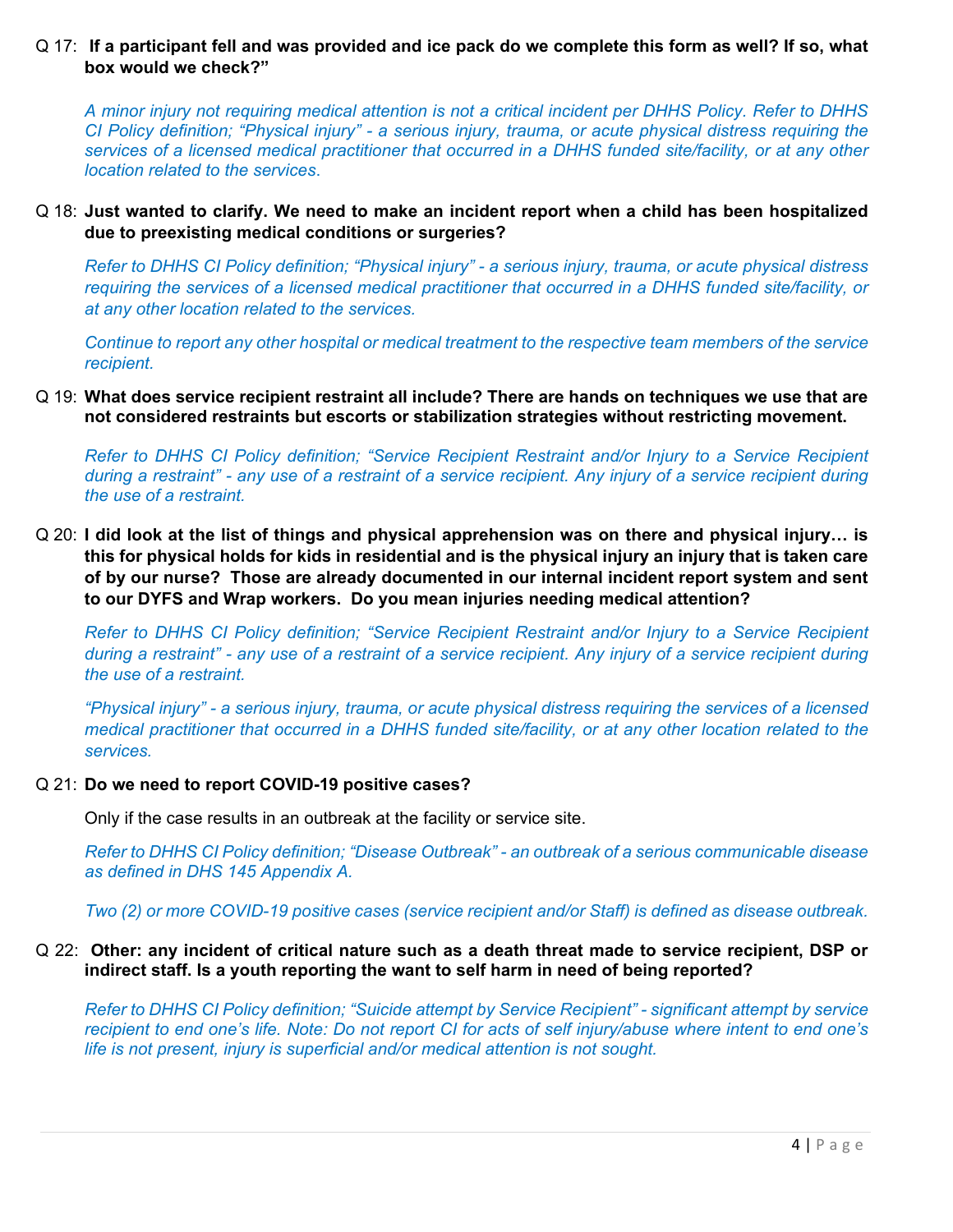### Q 23: **How are we defining an overdose of substances? Is this when medical attention is required?**

*Refer to DHHS CI Policy definition; "Overdose of drugs or alcohol by Service Recipient" - any overdose that occurs by service recipient.*

*No, must be reported for all actual or alleged overdose incidents.* 

### Q 24: **Suicide attempt by service recipient – how is this defined versus SIB?**

*Refer to DHHS CI Policy definition; "Suicide attempt by Service Recipient" - significant attempt by service recipient to end one's life. Note: Do not report CI for acts of self injury/abuse where intent to end one's life is not present, injury is superficial and/or medical attention is not sought.*

#### Q 25: **Youth damaging/losing/stealing the property of others – what does this include?**

*Youth damaging/losing/stealing the property of others (peers and/or staff) while in out of home placement.*

*This question and response is specific to CYFS only.*

#### Q 26: **Death of someone in direct connection with youth – would this be a family member?**

*Refer to DHHS CI Policy definition; "Death" - Death of someone who had a direct connection with youth who is a service recipient.*

*Death of someone with a direct connection or significant relationship with a youth.*

### Q 27: **Our clinic currently has a Death Reporting policy, and we report to DHS DQA when there is a client death. Must we also submit a critical incident report to the County?**

*Refer to DHHS CI Policy definition; "Death" - death that occurs at DHHS funded site, or while enrolled in DHHS funded service. For CARS please also follow "CARS Death Policy."*

*For Wraparound, please follow Critical and Serious Incident Policy, No. 014.*

#### Q 28: **What happened to reporting to 220-SAFE?**

*Refer to DHHS CI Policy definition; "Protective Services Contact" – Any event that requires contacting child or adult protective services (CPS or APS) including abuse, neglect, malnourishment, etc.*

**All staff of the agency are mandated reporters which includes reporting to the County's 220-SAFE number. Must staff also submit a critical incident report to the County for Wrap/CCS youth clients if CPS report has been made?**

*Yes*

Q 29: **Is this in addition to the mandated reporting we already are responsible for. What if the family/caregiver is involved in the harm inflicted upon the child?**

*The CI Policy does not relieve/alleviate you from any mandated reporting requirements.*

*CI to be submitted for example, refer to DHHS CI Policy definition - "Protective Services Contact" – Any event that requires contacting child or adult protective services (CPS or APS) including abuse, neglect, malnourishment, etc.*